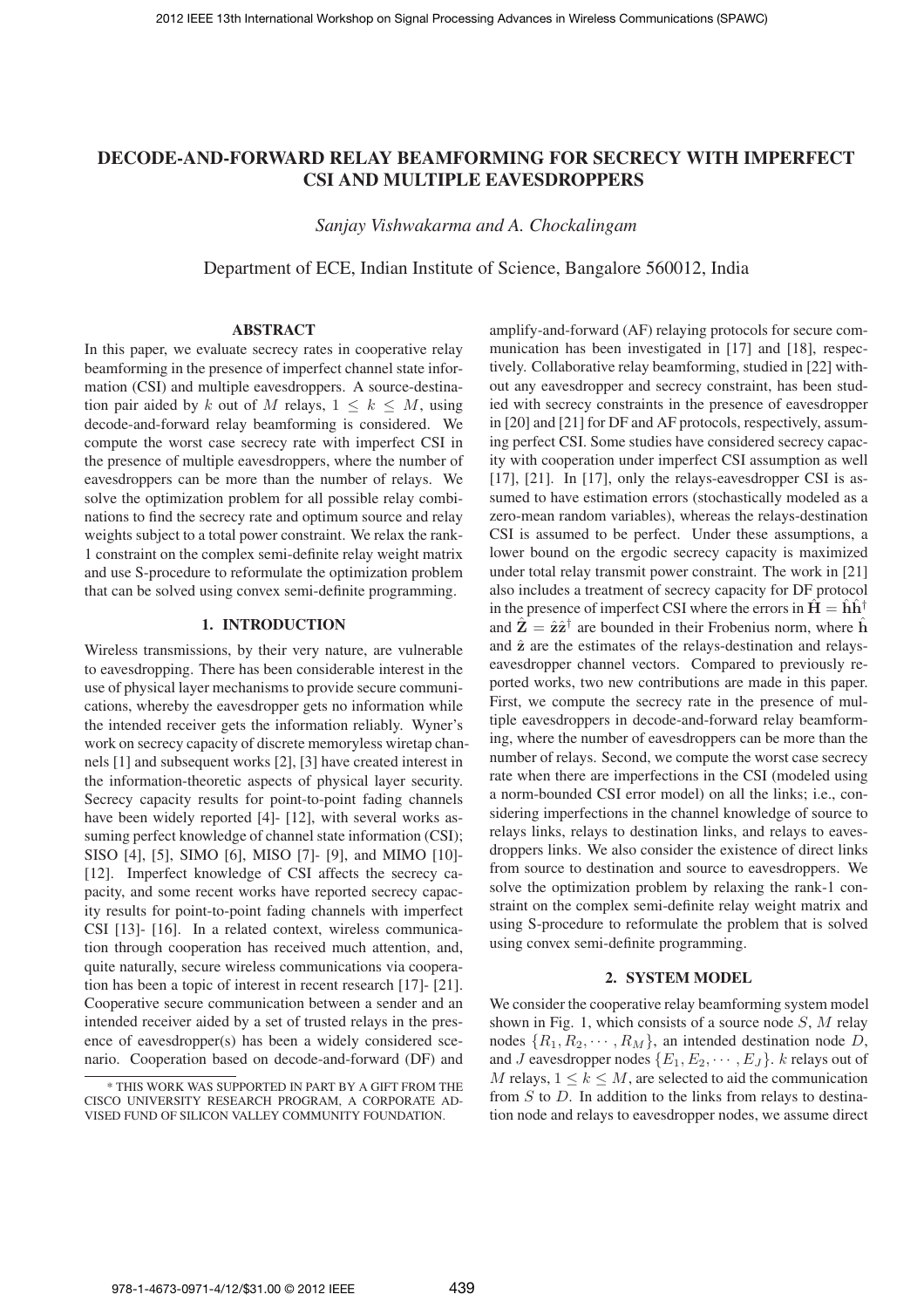

**Fig. 1**. System model of relay beamforming in the presence of multiple eavesdroppers.

links from source to destination node and source to eavesdropper nodes. The complex fading channel gains between source to k relays are denoted by  $\{\gamma_1, \gamma_2, \cdots, \gamma_k\}$ . Likewise, the channel gains between  $k$  relays to destination and  $k$  relays to the *j*th eavesdropper are denoted by  $\{\alpha_1, \alpha_2, \cdots, \alpha_k\}$ and  $\{\beta_{1j}, \beta_{2j}, \cdots, \beta_{kj}\}\$ , respectively, where  $j = 1, 2, \cdots, J$ . The channel gains on the direct links from source to destination and source to *i*th eavesdropper are denoted by  $\alpha_0$  and  $\beta_{0i}$ , respectively. The channel gains are assumed to be i.i.d. complex Gaussian with zero mean and variances  $\sigma_{\gamma_i}^2$ ,  $\sigma_{\alpha_0}^2$ ,  $\sigma_{\alpha_i}^2$ ,  $\sigma_{\beta_{0j}}^2$ , and  $\sigma_{\beta_{ij}}^2$ .

Let  $\phi_0$  denote the complex weight applied on the transmitted signal by the source in the first hop of transmission, and let  $\{\phi_1, \phi_2, \cdots, \phi_k\}$  denote the complex weights applied on the transmitted signals from the  $k$  relays in the second hop of transmission. Let  $x$  be the source symbol transmitted from the source in the first hop of transmission with  $\mathbb{E}\{|x|^2\} = 1$ . In the second hop of transmission, relays which decode this symbol successfully retransmit it to the destination.

Let  $y_R$ ,  $y_{D_1}$  and  $y_{E_{1i}}$  denote the received signals at the k relays, destination  $D$  and jth eavesdropper  $E_j$ , respectively, in the first hop of transmission. In the second hop of transmission, the received signals at the destination and  $j$ th eavesdropper are denoted by  $y_{D_2}$  and  $y_{E_{2i}}$ , respectively. We have

$$
\mathbf{y}_R = x\phi_0 \boldsymbol{\gamma}^k + \boldsymbol{\eta}_R,\tag{1}
$$

$$
y_{D_1} = x\phi_0 \alpha_0 + \eta_{D_1}, \tag{2}
$$

$$
y_{E_{1j}} = x\phi_0\beta_{0j} + \eta_{E_{1j}}, \quad j = 1, 2, \cdots, J,
$$
 (3)

$$
y_{D_2} = x\phi^{k^\dagger}\alpha^k + \eta_{D_2},\tag{4}
$$

$$
y_{E_{2j}} = x\phi^{k\top}\beta_j^k + \eta_{E_{2j}}, \quad j = 1, 2, \cdots, J,
$$
 (5)

where  $\gamma^{k} = [\gamma_{1}, \gamma_{2}, \cdots, \gamma_{k}]^{T}$ ,  $\eta_{R} = [\eta_{R_{1}}, \cdots, \eta_{R_{k}}]^{T}$ ,  $\phi^{k} =$  $[\phi_1^*, \phi_2^*, \cdots, \phi_k^*]^T$ ,  $\boldsymbol{\alpha}^k = [\alpha_1, \cdots, \alpha_k]^T$ ,  $\boldsymbol{\beta}_j^k = [\beta_{1j}, \cdots, \beta_{kj}]^T$ ,  $j = 1, 2, \dots, J$ . [.]<sup>T</sup>, (.)<sup>\*</sup>, and [.]<sup>†</sup> denote transpose, conjugate, and conjugate transpose operations, respectively.

Let  $P_0$  denote the total transmit power budget (i.e., source power plus relay power), and  $P_s^k = \phi_0 \phi_0^*$  denote the power transmitted by the source. Defining  $\Phi^k \stackrel{\triangle}{=} \phi^k \phi^{k \top}$ , the mth relay's transmit power is given by the  $m$ th diagonal element of  $\Phi^k$ . The noise components,  $\eta$ 's, are assumed to be i.i.d.  $\mathcal{CN}(0, N_0)$ .

#### **3. SECRECY RATE WITH IMPERFECT CSI**

We consider imperfect CSI, modeled as  $\gamma_i = \hat{\gamma}_i + e_{\gamma_i}, i =$  $1, 2, \cdots, k, \alpha_0 = \widehat{\alpha}_0 + e_{\alpha_0}, \beta_{0j} = \widehat{\beta}_{0j} + e_{\beta_{0j}}, j = 1, 2, \cdots, J,$  $\bm{\alpha}^k=\widehat{\bm{\alpha}}^k+\bm{e}_{\bm{\alpha}^k}, \bm{\beta}^k_j=\widehat{\bm{\beta}}^k_j+\bm{e}_{\bm{\beta}^k_j}, j=1,2,\cdots, J,$  where  $\gamma_i$ 's,  $\alpha_0$ ,  $\beta_{0j}$ 's,  $\alpha^k$ ,  $\beta_j^k$ 's are the true CSI,  $\hat{\gamma}_i$ 's,  $\hat{\alpha}_0$ ,  $\hat{\beta}_{0j}$ 's,  $\hat{\alpha}^k$ ,  $\hat{\beta}_j^k$ 's are the corresponding imperfect CSI, and  $e_{\gamma_i}$ 's,  $e_{\alpha_0}$ ,  $e_{\beta_{0j}}$ 's,  $e_{\alpha^k}$ ,  $e_{\beta_j^k}$  are the additive errors in the CSI. We consider a norm-bounded CSI error model, where it is assumed that

$$
|e_{\gamma_i}| \le \epsilon_{\gamma_i}, \quad |e_{\alpha_0}| \le \epsilon_{\alpha_0}, \quad |e_{\beta_{0j}}| \le \epsilon_{\beta_{0j}},
$$

$$
||e_{\alpha^k}|| \le \epsilon_{\alpha^k}, \quad ||e_{\beta^k_j}|| \le \epsilon_{\beta^k_j}.
$$
(6)

With the above uncertainties in CSI, the worst case secrecy rate for this relay link model with  $1 \leq k \leq M$  selected relays is obtained by solving the following optimization problem:

$$
C_s = \frac{1}{2} \log_2 \max_{P_s^k, \Phi^k} \min_{j:1,2,\dots,J} \min_{e_{\alpha_0}, e_{\beta_{0j}}, e_{\alpha^k}, e_{\beta^k_j}} z \qquad (7)
$$

where

where  
\n
$$
z = \frac{N_0 + P_s^k(\hat{\alpha}_0 + e_{\alpha_0})(\hat{\alpha}_0 + e_{\alpha_0})^* + (\hat{\alpha}^k + e_{\alpha^k})^{\dagger} \Phi^k (\hat{\alpha}^k + e_{\alpha^k})}{N_0 + P_s^k(\hat{\beta}_{0j} + e_{\beta_{0j}})(\hat{\beta}_{0j} + e_{\beta_{0j}})^* + (\hat{\beta}_j^k + e_{\beta_j^k})^{\dagger} \Phi^k (\hat{\beta}_j^k + e_{\beta_j^k})}
$$

subject to power constraints

$$
P_s^k \ge 0, \quad P_s^k + trace(\boldsymbol{\phi}^k \boldsymbol{\phi}^{k^{\dagger}}) \le P_0,\tag{8}
$$

which can be written in the following equivalent form:

$$
\Phi^k \succeq 0, \; rank(\Phi^k) = 1, \; P_s^k \geq 0, \; P_s^k + trace(\Phi^k) \leq P_0,
$$

and subject to CSI error constraints and information rate constraints to enable relays to correctly decode the source information. Relaxing the rank constraint [20], [23], [24] on  $\Phi^k$ and dropping the logarithm, the equivalent optimization problem is as follows:

$$
\max_{P_s^k, \Phi^k} \min_{j:1,2,\cdots,J} \min_{e_{\alpha_0}, e_{\beta_{0j}}, e_{\alpha^k}, e_{\beta^k_j}} z \tag{9}
$$

subject to

$$
\Phi^{k} \geq 0, \quad P_{s}^{k} \geq 0, \quad P_{s}^{k} + trace(\Phi^{k}) \leq P_{0},
$$
\n
$$
|e_{\alpha_{0}}| \leq \epsilon_{\alpha_{0}}, \quad |e_{\beta_{0j}}| \leq \epsilon_{\beta_{0j}},
$$
\n
$$
||e_{\alpha^{k}}|| \leq \epsilon_{\alpha^{k}}, \quad ||e_{\beta_{j}^{k}}|| \leq \epsilon_{\beta_{j}^{k}},
$$
\n
$$
\min_{e_{\gamma_{i}}} (N_{0} + P_{s}^{k}(\hat{\gamma}_{i} + e_{\gamma_{i}})(\hat{\gamma}_{i} + e_{\gamma_{i}})^{*}) \geq
$$
\n
$$
\min_{e_{\alpha_{0}}, e_{\alpha^{k}}} (N_{0} + P_{s}^{k}(\hat{\alpha}_{0} + e_{\alpha_{0}})(\hat{\alpha}_{0} + e_{\alpha_{0}})^{*} +
$$
\n
$$
(\hat{\alpha}^{k} + e_{\alpha^{k}})^{\dagger} \Phi^{k}(\hat{\alpha}^{k} + e_{\alpha^{k}})), \forall i : 1, 2, \cdots, k,
$$
\n
$$
|e_{\gamma_{i}}| \leq \epsilon_{\gamma_{i}}.
$$
\n(10)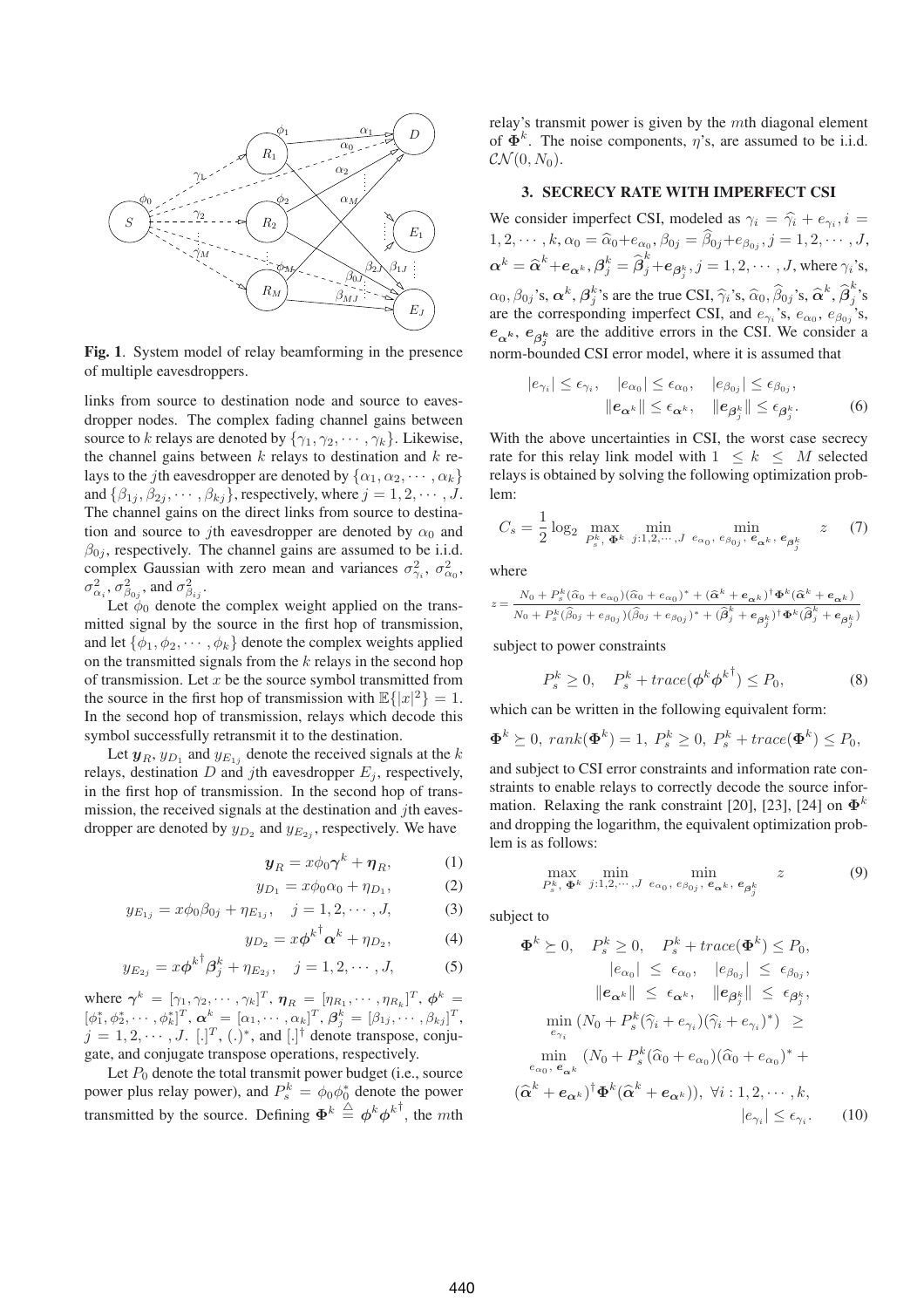The inner most minimization in (9), namely,

$$
\min_{e_{\alpha_0}, e_{\beta_{0j}}, e_{\alpha^k}, e_{\beta^k_j}} z \tag{11}
$$

subject to

$$
|e_{\alpha_0}| \leq \epsilon_{\alpha_0}, \quad |e_{\beta_{0j}}| \leq \epsilon_{\beta_{0j}},
$$
  
\n
$$
||e_{\alpha^k}|| \leq \epsilon_{\alpha^k}, \quad ||e_{\beta_j^k}|| \leq \epsilon_{\beta_j^k},
$$
  
\n
$$
\min_{e_{\gamma_i}} (N_0 + P_s^k(\hat{\gamma}_i + e_{\gamma_i})(\hat{\gamma}_i + e_{\gamma_i})^*) \geq
$$
  
\n
$$
\min_{e_{\alpha_0}, e_{\alpha^k}} (N_0 + P_s^k(\hat{\alpha}_0 + e_{\alpha_0})(\hat{\alpha}_0 + e_{\alpha_0})^* +
$$
  
\n
$$
(\hat{\alpha}^k + e_{\alpha^k})^{\dagger} \Phi^k (\hat{\alpha}^k + e_{\alpha^k})), \forall i : 1, 2, \dots, k,
$$
  
\n
$$
|e_{\gamma_i}| \leq \epsilon_{\gamma_i}.
$$
 (12)

can be written in the following maximization form:

$$
\max_{\mathbf{e}_{\alpha^k}, \, \mathbf{e}_{\beta^k_j}, \, t^k_1, \, t^k_2, \, r^k_j} \quad \frac{t^k_1}{r^k_j} \tag{13}
$$

subject to

$$
\forall e_{\alpha^k} \text{ s.t. } ||e_{\alpha^k}|| \leq \epsilon_{\alpha^k}
$$
  
\n
$$
\implies t_1^k \leq N_0 + P_s^k a + (\hat{\alpha}^k + e_{\alpha^k})^{\dagger} \Phi^k (\hat{\alpha}^k + e_{\alpha^k}),
$$
  
\n
$$
\forall e_{\alpha^k} \text{ s.t. } ||e_{\alpha^k}|| \leq \epsilon_{\alpha^k}
$$
  
\n
$$
\implies t_2^k \geq N_0 + P_s^k a + (\hat{\alpha}^k + e_{\alpha^k})^{\dagger} \Phi^k (\hat{\alpha}^k + e_{\alpha^k}),
$$
  
\n
$$
t_1^k \geq 0, \quad N_0 + P_s^k v_i^k \geq t_2^k, \quad \forall i : 1, 2, \dots, k,
$$

$$
\forall e_{\beta_j^k} \text{ s.t. } \|e_{\beta_j^k}\| \le \epsilon_{\beta_j^k}
$$
\n
$$
\implies r_j^k \ge N_0 + P_s^k b_j + (\hat{\beta}_j^k + e_{\beta_j^k})^\dagger \Phi^k (\hat{\beta}_j^k + e_{\beta_j^k}), \quad (14)
$$
\nwhere

 $a = \min_{e_{\alpha_0}} (\widehat{\alpha}_0 + e_{\alpha_0})(\widehat{\alpha}_0 + e_{\alpha_0})^*$  subject to  $|e_{\alpha_0}| \le \epsilon_{\alpha_0}$ , (15)

$$
b_j = \max_{e_{\beta_{0j}}} (\hat{\beta}_{0j} + e_{\beta_{0j}}) (\hat{\beta}_{0j} + e_{\beta_{0j}})^*
$$
(16)

$$
subject to |e_{\beta_{0j}}| \le \epsilon_{\beta_{0j}}, \tag{17}
$$

and  $\forall i: 1, 2, \cdots, k$ ,  $v_i^k = \min_{e_{\gamma_i}} (\widehat{\gamma}_i + e_{\gamma_i})(\widehat{\gamma}_i + e_{\gamma_i})^*$ , subject to  $|e_{\gamma_i}| \le \epsilon_{\gamma_i}$ . (18)

Using Lagrangian, the values of a,  $b_j$  and  $v_i^k$  are obtained by solving the following SDP optimization problems [25]:

$$
a = \max_{\lambda, \nu} \nu \quad (19)
$$
  
\n
$$
\begin{bmatrix} 1 + \lambda & \hat{\alpha}_0 & 1 \leq \alpha & (20) \end{bmatrix}
$$

$$
a = \max_{\lambda, \nu} \nu \tag{19}
$$
\n
$$
\text{subject to } \lambda \ge 0, \begin{bmatrix} 1+\lambda & \hat{\alpha}_0 \\ \hat{\alpha}_0^* & \hat{\alpha}_0^* \hat{\alpha}_0 - \lambda \epsilon_{\alpha_0}^2 - \nu \end{bmatrix} \succeq 0, \tag{20}
$$

and

 $b_j = - \max_{\lambda, \nu} \nu (21)$ subject to  $\lambda \ge 0$ ,  $\begin{bmatrix} -1 + \lambda & -\hat{\beta}_0 \\ -\hat{\beta}^* & -\hat{\beta}^* & -\hat{\beta}_0 \end{bmatrix}$  $\begin{array}{cc} \sigma_j = \ -1 + \lambda & -\widehat{\beta}_{0j} \ -\widehat{\beta}^*_{0j} & -\widehat{\beta}^*_{0j}\widehat{\beta}_{0j} - \lambda \epsilon_{\beta_{0j}}^2 - \nu \end{array}$ ]  $\succeq$  0, (22)

and

$$
v_i^k = \max_{\lambda, \nu} \nu, \ \forall i: 1, 2, \cdots, k \tag{23}
$$
\n
$$
\begin{bmatrix} 1 + \lambda & \hat{\gamma}_i & \lambda \end{bmatrix} \subset 0 \tag{24}
$$

$$
v_i^k = \max_{\lambda, \nu} \nu, \ \forall i: 1, 2, \cdots, k \quad (23)
$$
\nsubject to  $\lambda \geq 0$ ,  $\begin{bmatrix} 1 + \lambda & \hat{\gamma}_i \\ \hat{\gamma}_i^* & \hat{\gamma}_i^* \hat{\gamma}_i - \lambda \epsilon_{\gamma_i}^2 - \nu \end{bmatrix} \geq 0.$ 

\n(24)

Using S-procedure, the constraints in the optimization problem in (13), i.e., constraints (14), are transformed to equivalent LMIs (Linear Matrix Inequalities) [25]:

$$
\forall e_{\alpha^k} \text{ s.t. } \|e_{\alpha^k}\| \leq \epsilon_{\alpha^k} \implies
$$
  

$$
t_1^k \leq N_0 + P_s^k a + (\hat{\alpha}^k + e_{\alpha^k})^\dagger \Phi^k (\hat{\alpha}^k + e_{\alpha^k}) \iff
$$
  

$$
\lambda_1^k \geq 0, \quad A_1^k \stackrel{\triangle}{=}
$$
  

$$
\left[\begin{array}{cc} \Phi^k + \lambda_1^k I & \Phi^k \hat{\alpha}^k \\ \hat{\alpha}^{k \dagger} \Phi^k & \hat{\alpha}^{k \dagger} \Phi^k \hat{\alpha}^k + N_0 + P_s^k a - t_1^k - \lambda_1^k \epsilon_{\alpha^k}^2 \end{array}\right] \geq 0, \quad (25)
$$

$$
\forall e_{\alpha^k} \text{ s.t. } ||e_{\alpha^k}|| \leq \epsilon_{\alpha^k} \implies
$$
  
\n
$$
t_2^k \geq N_0 + P_s^k a + (\hat{\alpha}^k + e_{\alpha^k})^\dagger \Phi^k (\hat{\alpha}^k + e_{\alpha^k}) \iff
$$
  
\n
$$
\lambda_2^k \geq 0, \quad A_2^k \stackrel{\triangle}{=}
$$
  
\n
$$
\begin{bmatrix} -\Phi^k + \lambda_2^k I & -\hat{\alpha}^{k\dagger} \Phi^k \hat{\alpha}^k - N_0 - P_s^k a + t_2^k - \lambda_2^k \epsilon_{\alpha^k}^2 \end{bmatrix} \geq 0, \quad (26)
$$

$$
\forall e_{\beta_j^k} \text{ s.t. } \|e_{\beta_j^k}\| \le \epsilon_{\beta_j^k} \implies
$$
  
\n
$$
r_j^k \ge N_0 + P_s^k b_j + (\hat{\beta}_j^k + e_{\beta_j^k})^\dagger \Phi^k (\hat{\beta}_j^k + e_{\beta_j^k}) \iff
$$
  
\n
$$
\mu_j^k \ge 0, \quad \mathbf{B}_j^k \stackrel{\triangle}{=}
$$
  
\n
$$
\begin{bmatrix} -\Phi^k + \mu_j^k \mathbf{I} & -\Phi^k \dagger \hat{\beta}_j^k & -\Phi^k \dagger \hat{\beta}_j^k \\ -\hat{\beta}_j^k \dagger \Phi^k & -\hat{\beta}_j^k \dagger \Phi^k \hat{\beta}_j^k - N_0 - P_s^k b_j + r_j^k - \mu_j^k \epsilon_{\beta_j^k}^2 \end{bmatrix} \succeq 0, \quad (27)
$$
  
\n
$$
\forall i : 1, 2, \cdots, k, N_0 + P_s^k v_i^k \ge t_2^k, \quad t_1^k \ge 0. \quad (28)
$$

Using (25), (26), (27) and (28) the maximization problem in (13) can be written as:

$$
\max_{t_1^k, t_2^k, r_j^k, \lambda_1^k, \lambda_2^k, \mu_j^k} \frac{t_1^k}{r_j^k}
$$
 (29)

subject to

$$
t_1^k \ge 0, \quad \lambda_1^k \ge 0, \quad \lambda_2^k \ge 0, \quad \mu_j^k \ge 0, N_0 + P_s^k v_i^k \ge t_2^k, \quad \forall i: 1, 2, \dots, k, \n\mathbf{A}_1^k \ge 0, \quad \mathbf{A}_2^k \ge 0, \quad \mathbf{B}_j^k \ge 0,
$$
\n(30)

Using the above, the original optimization problem can be written as:

$$
\max_{P_s^k, \Phi^k} \min_{j:1,2,\cdots,J} \max_{t_1^k, t_2^k, r_j^k, \lambda_1^k, \lambda_2^k, \mu_j^k} \frac{t_1^k}{r_j^k}
$$
(31)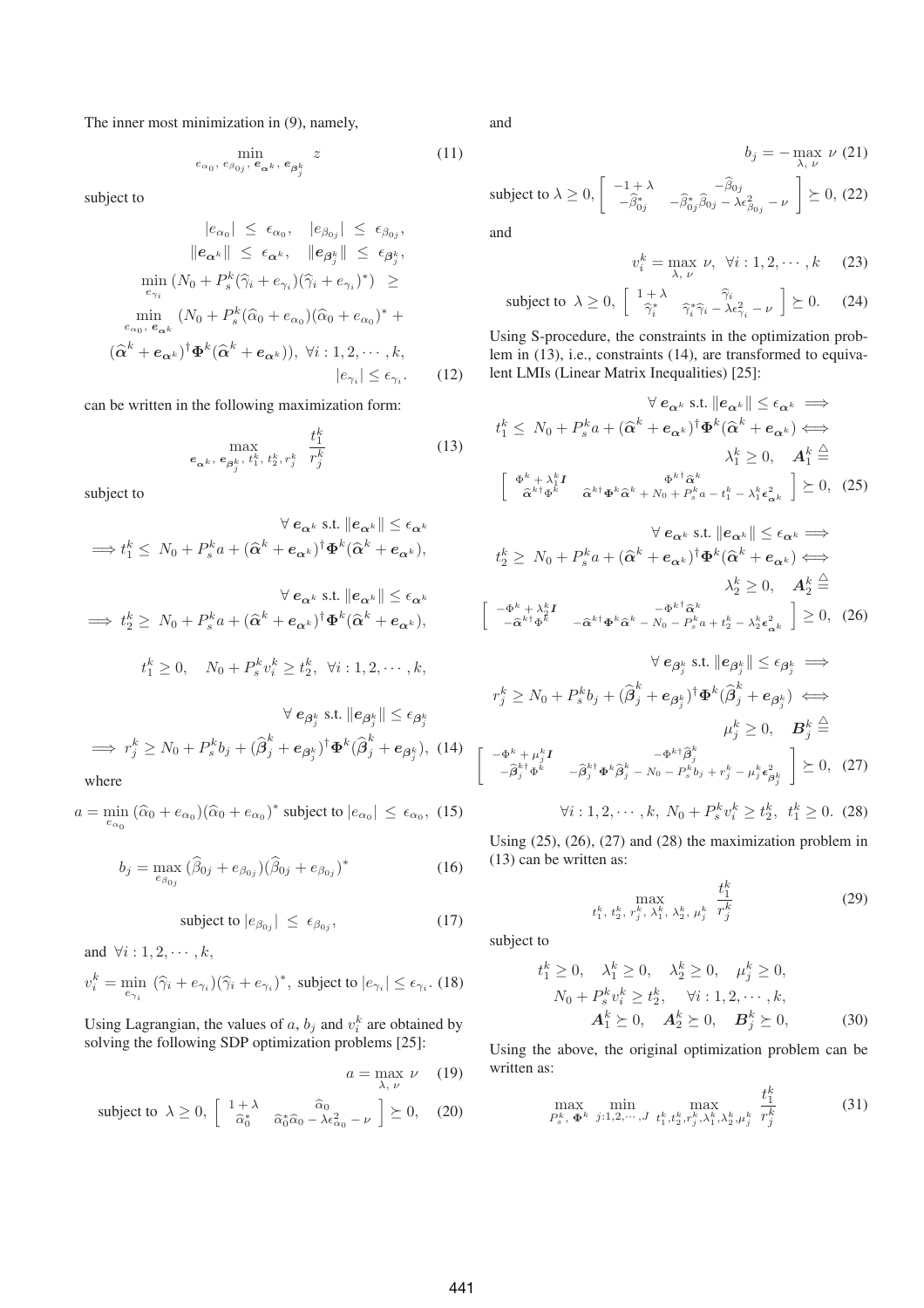subject to

$$
\Phi^k \succeq 0, \quad P_s^k \ge 0, \quad P_s^k + trace(\Phi^k) \le P_0,
$$
  
\n
$$
t_1^k \ge 0, \quad \lambda_1^k \ge 0, \quad \lambda_2^k \ge 0, \quad \mu_j^k \ge 0,
$$
  
\n
$$
\forall i: 1, 2, \cdots, k, \quad N_0 + P_s^k v_i^k \ge t_2^k,
$$
  
\n
$$
A_1^k \succeq 0, \quad A_2^k \succeq 0, \quad B_j^k \succeq 0.
$$
 (32)

Further, using the fact that  $(max min) \leq (min max)$ , the results of the above optimization problem is lower bounded by the results of the following optimization problem:

$$
\max_{P_s^k, \Phi^k} \max_{t_1^k, t_2^k, r_j^k, \lambda_1^k, \lambda_2^k, \mu_j^k} \min_{j:1,2,\dots,J} \frac{t_1^k}{r_j^k},
$$
(33)

which can be rewritten in an equivalent form as:

$$
\max_{P_s^k, \Phi^k, t_1^k, t_2^k, r_j^k, \lambda_1^k, \lambda_2^k, \mu_j^k, j:1, 2, \cdots, J, s^k} s^k,
$$
 (34)

subject to

$$
\Phi^k \succeq 0, \quad P_s^k \ge 0, \quad P_s^k + trace(\Phi^k) \le P_0, \n t_1^k \ge 0, \quad \lambda_1^k \ge 0, \quad \lambda_2^k \ge 0, \n \forall i: 1, 2, \cdots, k, \quad N_0 + P_s^k v_i^k \ge t_2^k, \n \mathbf{A}_1^k \succeq 0, \quad \mathbf{A}_2^k \succeq 0, \n \forall j: 1, 2, \cdots, J, \quad t_1^k \ge s^k r_j^k, \quad \mu_j^k \ge 0, \quad \mathbf{B}_j^k \succeq 0. \quad (35)
$$

For a given  $s^k$ , the above optimization problem is formulated as the following semi-definite feasibility problem:

find 
$$
P_s^k
$$
,  $\Phi^k$ ,  $t_1^k$ ,  $t_2^k$ ,  $r_j^k$ ,  $\lambda_1^k$ ,  $\lambda_2^k$ ,  $\mu_j^k$ ,  $j:1,2,\cdots, J$  (36)

subject to the constraints in (34). The maximum value of  $s^k$ can be obtained using bisection method as follows. Let  $s_{max}^k$ lie in the interval  $[s_{ll}^k, s_{lu}^k]$ . Check the feasibility of (36) at  $s^k = (s_{ll}^k + s_{lu}^k)/2$ . If feasible, then  $s_{ll}^k = s^k$ , else  $s_{lu}^k = s^k$ . Repeat this until  $s_{ll}^k = s_{lu}^k$  or the desired accuracy is achieved. Secrecy rate for the  $k$  selected relays is then given by

$$
C_s^k = \frac{1}{2} \log_2 s_{max}^k,
$$
\n(37)

and the maximum secrecy rate is

$$
C_s^{max} = \max_{\text{all relay combinations}} C_s^k.
$$
 (38)

Maximization in (38) is performed over all  $2^M$  possible relay combinations.

### **4. SIMULATION RESULTS**

We evaluated the secrecy rates for different system scenarios through simulations [26], [27]. The results are generated for  $M = 2$ ,  $J = 1, 2, 3$ , and  $N_0 = 1$ . We take the norm of the CSI error vectors on all links to be equal, and we denote it



(a) Destination channels stronger. (b) Eaves' channels stronger.

**Fig. 2**. Secrecy rate versus total transmit power.

by  $\epsilon$ . We evaluate the secrecy rates for different number of eavesdroppers with perfect as well as imperfect CSI.

In Fig. 2(a), we plot the secrecy rate as a function of total transmit power,  $P_0$ , for the case when the source to destination channel is stronger than source to eavesdroppers channels, and the relays to destination channels are stronger than relays to eavesdroppers channels. The following system parameters are used:  $\sigma_{\gamma_1} = \sigma_{\gamma_2} = 4.0, \sigma_{\alpha_0} = 2.0, \sigma_{\alpha_1} =$  $\sigma_{\alpha_2} = 4.0, \, \sigma_{\beta_{01}} = 0.5, \, \sigma_{\beta_{02}} = 1.0, \, \sigma_{\beta_{03}} = 1.5, \, \sigma_{\beta_{11}} =$  $\sigma_{\beta_{21}} = 1.0, \sigma_{\beta_{12}} = \sigma_{\beta_{22}} = 2.0, \sigma_{\beta_{13}} = \sigma_{\beta_{23}} = 3.0, \text{ and}$  $\epsilon = 0.1$ . It is seen that imperfect CSI degrades secrecy rates compared to those with perfect CSI, and that increased number of eavesdroppers results in reduced secrecy rates.

Next, in Fig. 2(b), we present the secrecy rate for the case when the source to destination channel is weaker than the source to eavesdroppers channels and the relays to destination channels are weaker than the relays to eavesdroppers channels. The following parameters are used in Fig. 2(b):  $\sigma_{\gamma_1} = \sigma_{\gamma_2} = 5.0, \sigma_{\alpha_0} = 0.5, \sigma_{\alpha_1} = \sigma_{\alpha_2} = 5.0,$  $\sigma_{\beta_{01}} = 1.0, \, \sigma_{\beta_{02}} = 1.5, \, \sigma_{\beta_{03}} = 2.0, \, \sigma_{\beta_{11}} = \sigma_{\beta_{21}} = 5.5,$  $\sigma_{\beta_{12}} = \sigma_{\beta_{22}} = 6.0, \sigma_{\beta_{13}} = \sigma_{\beta_{23}} = 6.5$ , and  $\epsilon = 0.1$ . We observe similar behaviour as in Fig. 2(a).

In Fig. 3(a), we show the effect of having direct links from source to eavesdroppers and not having a direct link from source to destination, when the relays to destination channels are stronger than the relays to eavesdroppers channels.  $\sigma_{\gamma_1} = \sigma_{\gamma_2} = 4.0, \sigma_{\alpha_0} = 0.0, \sigma_{\alpha_1} = \sigma_{\alpha_2} = 4.0, \sigma_{\beta_{01}} = 0.5,$  $\sigma_{\beta_{02}} = 1.0, \sigma_{\beta_{03}} = 1.5, \sigma_{\beta_{11}} = \sigma_{\beta_{21}} = 1.0, \sigma_{\beta_{12}} = \sigma_{\beta_{22}} = 1.0$ 2.0,  $\sigma_{\beta_{13}} = \sigma_{\beta_{23}} = 3.0$ , and  $\epsilon = 0.1$ . In Fig. 3(b), we show the effect of not having a direct link from source to any eavesdropper and having direct links from source to destination, when the relays to destination channel is stronger than the relays to eavesdroppers channels.  $\sigma_{\gamma_1} = \sigma_{\gamma_2} = 4.0, \sigma_{\alpha_0} =$  $2.0, \sigma_{\alpha_1} = \sigma_{\alpha_2} = 4.0, \ \sigma_{\beta_{01}} = 0.0, \ \sigma_{\beta_{02}} = 0.0, \ \sigma_{\beta_{03}} =$ 0.0,  $\sigma_{\beta_{11}} = \sigma_{\beta_{21}} = 1.0$ ,  $\sigma_{\beta_{12}} = \sigma_{\beta_{22}} = 2.0$ ,  $\sigma_{\beta_{13}} = \sigma_{\beta_{23}} =$ 3.0 and  $\epsilon = 0.1$ . From Figs. 3(a) and (b), we see that the availability of direct links to eavesdroppers can significantly